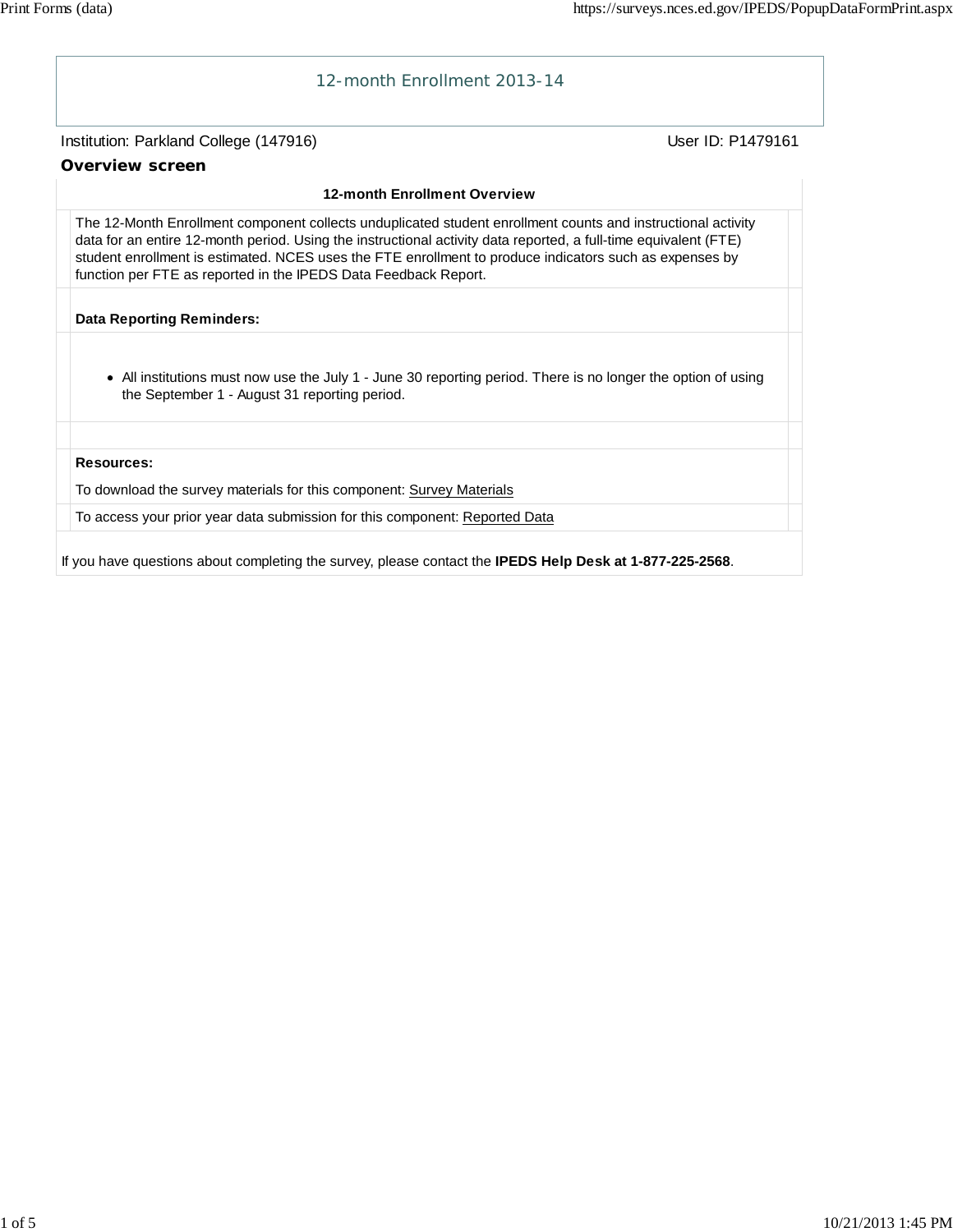### Institution: Parkland College (147916) **Institution: Parkland College (147916**)

#### **Undergraduate Instructional Activity Type**

**Undergraduate instructional activity data in Part B may be reported in units of contact hours or credit hours. Which instructional activity units will you use to report undergraduate instructional activity?**

#### **Please note that any graduate level instructional activity must be reported in credit hours.**

|                                                                                    | ◉              | Contact hours                                                                                                              |  |  |  |
|------------------------------------------------------------------------------------|----------------|----------------------------------------------------------------------------------------------------------------------------|--|--|--|
|                                                                                    |                | Credit hours                                                                                                               |  |  |  |
|                                                                                    | $\circledcirc$ | Both contact and credit hours (some undergraduate programs measured in contact hours and some<br>measured in credit hours) |  |  |  |
| You may use the space below to provide context for the data you've reported above. |                |                                                                                                                            |  |  |  |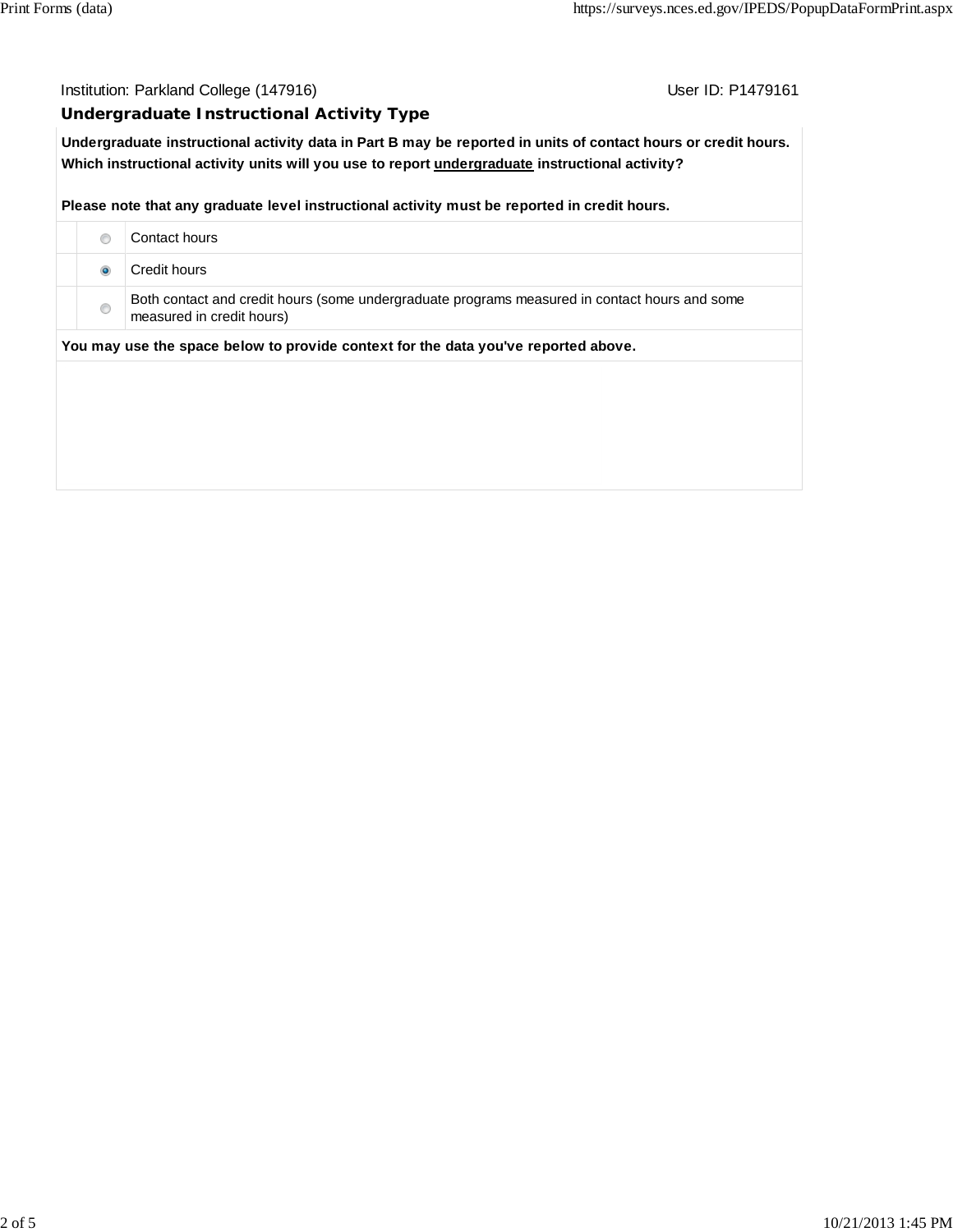| Institution: Parkland College (147916)<br>Part A - Unduplicated Count                                                                                                      | User ID: P1479161         |  |
|----------------------------------------------------------------------------------------------------------------------------------------------------------------------------|---------------------------|--|
| 12-month Unduplicated Count by Race/Ethnicity and Gender<br>July 1, 2012 - June 30, 2013                                                                                   |                           |  |
| <b>Race/Ethnicity Reporting Reminder:</b><br>• Report Hispanic/Latino individuals of any race as Hispanic/Latino<br>• Report race for non-Hispanic/Latino individuals only |                           |  |
| Students enrolled for credit                                                                                                                                               | Undergraduate<br>students |  |
| Men                                                                                                                                                                        |                           |  |
| Nonresident alien                                                                                                                                                          | 55                        |  |
| Hispanic/Latino                                                                                                                                                            | 647                       |  |
| American Indian or Alaska Native                                                                                                                                           | 78                        |  |
| <b>Asian</b>                                                                                                                                                               | 854                       |  |
| <b>Black or African American</b>                                                                                                                                           | 1,844                     |  |
| Native Hawaiian or Other Pacific Islander                                                                                                                                  | 22                        |  |
| <b>White</b>                                                                                                                                                               | 8,755                     |  |
| Two or more races                                                                                                                                                          | 13                        |  |
| Race and ethnicity unknown                                                                                                                                                 | 444                       |  |
| <b>Total men</b>                                                                                                                                                           | 12,712                    |  |
| Total men prior year                                                                                                                                                       | 14,474                    |  |
| Women                                                                                                                                                                      |                           |  |
| Nonresident alien                                                                                                                                                          | 59                        |  |
| Hispanic/Latino                                                                                                                                                            | 446                       |  |
| American Indian or Alaska Native                                                                                                                                           | 48                        |  |
| <b>Asian</b>                                                                                                                                                               | 754                       |  |
| <b>Black or African American</b>                                                                                                                                           | 1,471                     |  |
| Native Hawaiian or Other Pacific Islander                                                                                                                                  | 15                        |  |
| White                                                                                                                                                                      | 5,674                     |  |
| Two or more races                                                                                                                                                          | 5                         |  |
| Race and ethnicity unknown                                                                                                                                                 | 448                       |  |
| <b>Total women</b>                                                                                                                                                         | 8,920                     |  |
| Total women prior year                                                                                                                                                     | 9,540                     |  |
| <b>Grand total (2012-13)</b>                                                                                                                                               | 21,632                    |  |
| Prior year data:                                                                                                                                                           |                           |  |
| Unduplicated headcount (2011-12)                                                                                                                                           | 24,014                    |  |
| Ø<br>Total enrollment Fall 2012<br>NOTE: Grand total (2012-13) calculated above is expected to be greater than Total<br>enrollment Fall 2012.                              | 8,679                     |  |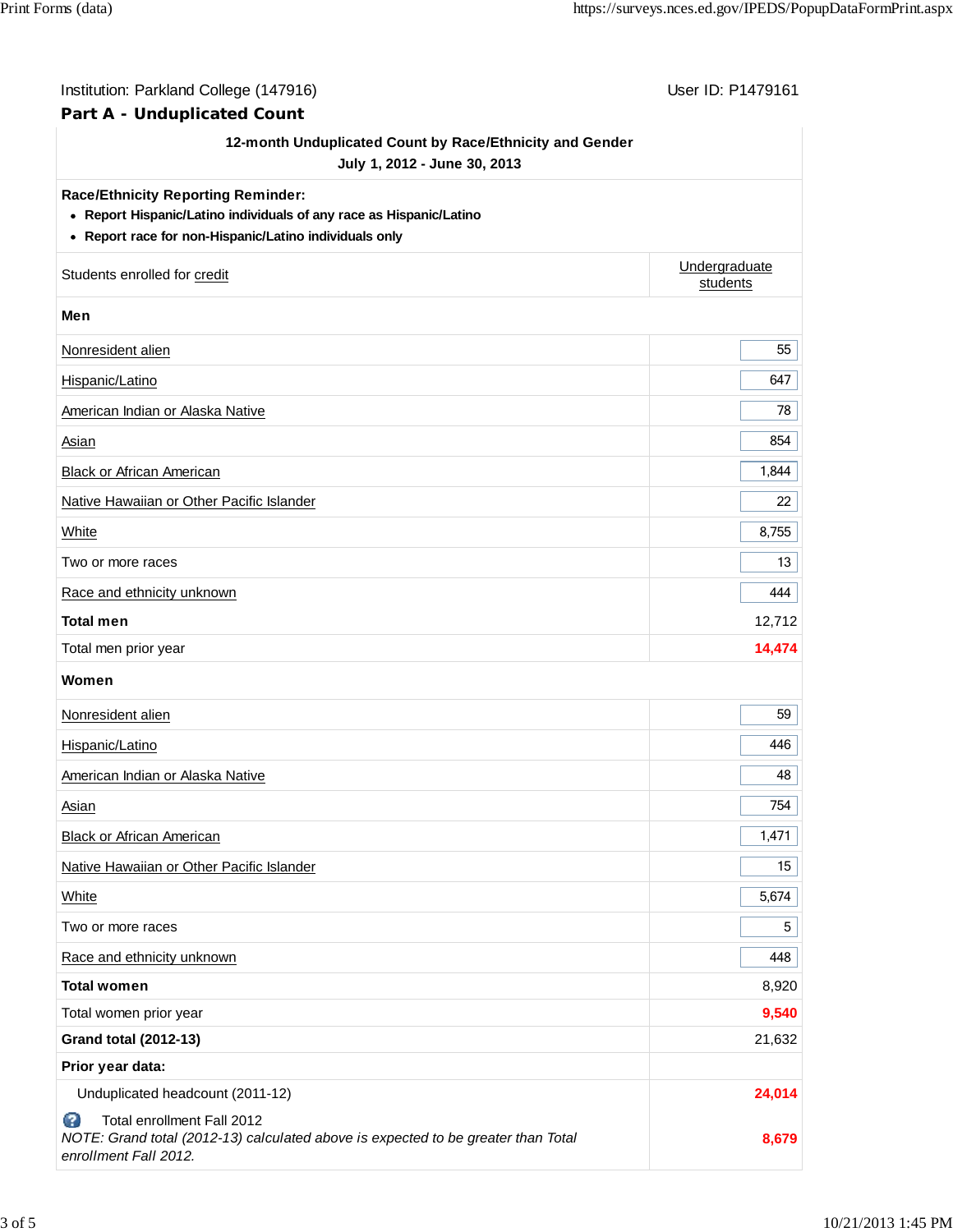| Institution: Parkland College (147916)                                                                                                                                                                                                                                                                                                                                 | User ID: P1479161               |                                     |       |                           |  |  |  |  |
|------------------------------------------------------------------------------------------------------------------------------------------------------------------------------------------------------------------------------------------------------------------------------------------------------------------------------------------------------------------------|---------------------------------|-------------------------------------|-------|---------------------------|--|--|--|--|
| Part B - Instructional Activity                                                                                                                                                                                                                                                                                                                                        |                                 |                                     |       |                           |  |  |  |  |
|                                                                                                                                                                                                                                                                                                                                                                        | 12-month Instructional Activity |                                     |       |                           |  |  |  |  |
| July 1, 2012 - June 30, 2013                                                                                                                                                                                                                                                                                                                                           |                                 |                                     |       |                           |  |  |  |  |
| <b>Instructional Activity Reporting Reminder:</b><br>• Instructional activity is used to calculate an IPEDS FTE based on the institution's reported calendar system.                                                                                                                                                                                                   |                                 |                                     |       |                           |  |  |  |  |
| <b>FTE Reporting Reminder:</b><br>. Institutions need not report their own calculations of undergraduate FTE unless IPEDS FTE calculations would be<br>misleading for comparison purposes among all IPEDS reporting institutions.                                                                                                                                      |                                 |                                     |       |                           |  |  |  |  |
|                                                                                                                                                                                                                                                                                                                                                                        | 2012-13 total activity          |                                     |       | Prior year data           |  |  |  |  |
| <b>Instructional Activity</b>                                                                                                                                                                                                                                                                                                                                          |                                 |                                     |       |                           |  |  |  |  |
| Undergraduate level:                                                                                                                                                                                                                                                                                                                                                   |                                 |                                     |       |                           |  |  |  |  |
| Credit hour activity                                                                                                                                                                                                                                                                                                                                                   |                                 | 219,780                             |       | 223,485                   |  |  |  |  |
| Calendar system (as reported on the prior year IC Header survey component):                                                                                                                                                                                                                                                                                            |                                 |                                     |       | <b>Semester</b>           |  |  |  |  |
| If the IPEDS calculated FTE estimates below are not reasonable, AND you have reported the correct instructional<br>activity hours above, enter your best FTE estimate in the "Institution reported FTE" column below and save the page.<br>This option should be used ONLY if the calculated estimate is not reasonable for your institution and IPEDS<br>comparisons. |                                 |                                     |       |                           |  |  |  |  |
|                                                                                                                                                                                                                                                                                                                                                                        |                                 |                                     |       |                           |  |  |  |  |
| Please provide your best estimate of undergraduate FTE for the 12-month reporting period only if the calculated FTE<br>estimate below is not reasonable for IPEDS comparision purposes:                                                                                                                                                                                |                                 |                                     |       |                           |  |  |  |  |
|                                                                                                                                                                                                                                                                                                                                                                        | Calculated FTE<br>2012-13       | Institution reported<br>FTE 2012-13 |       | Prior year FTE<br>2011-12 |  |  |  |  |
| Undergraduate student FTE                                                                                                                                                                                                                                                                                                                                              | 7,326                           |                                     | 7,326 | 7,450                     |  |  |  |  |